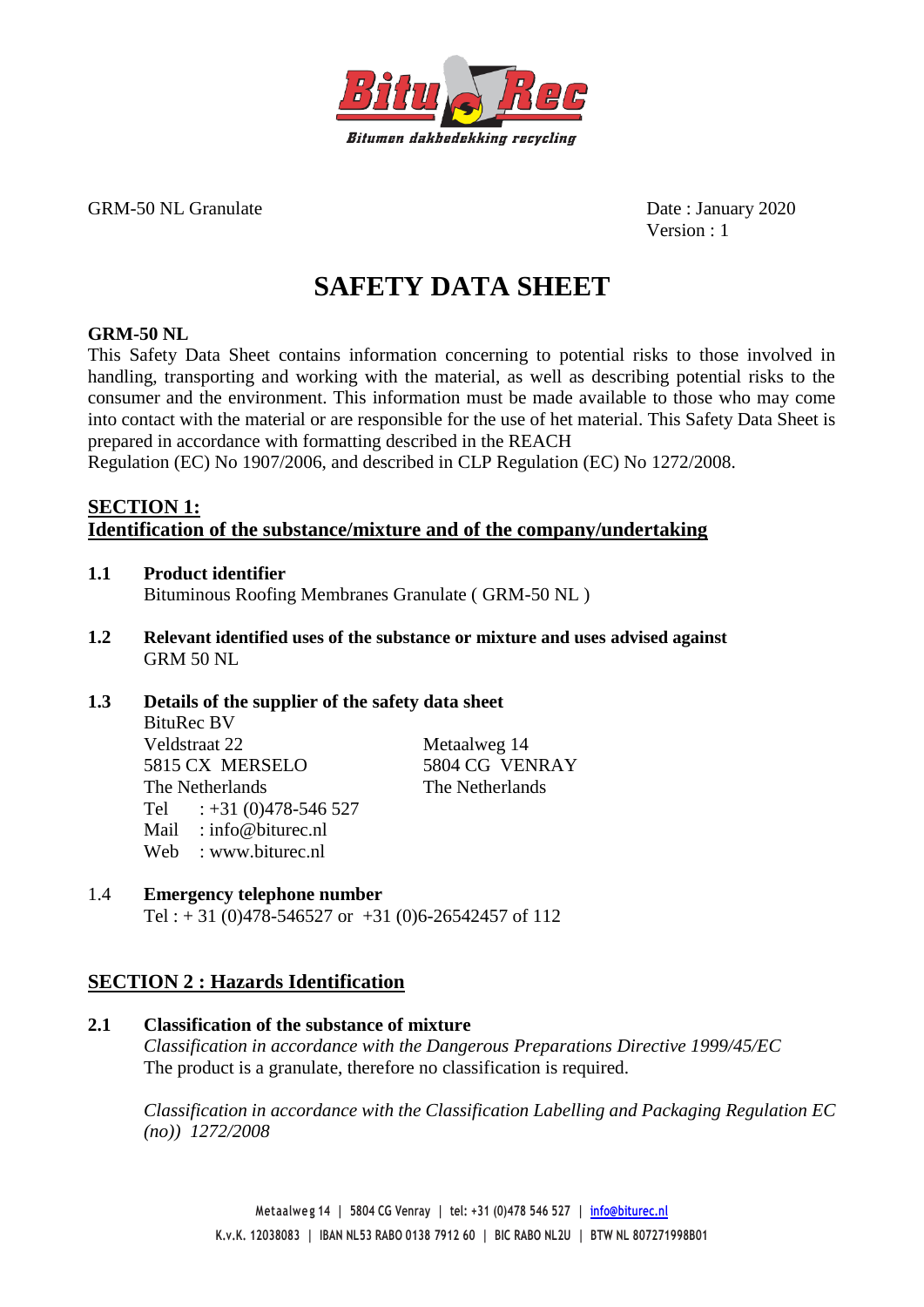

The product is a granulate, therefore no classification is required.

# **2.2 Label elements**

*Labelling in accordance with the Classification Labelling and Packaging Regulation EC (no) 1272/2008* None required.

### **2.3 Other hazards**

Under normal conditions of use, this product is not expected to create any unusual emergency hazards. Due to product form, exposure to dusts and fumes is not expected to occur.

# **SECTION 3: Composition / Information on Ingredients**

### **3.1 Substances**

Not applicable, product is a granulate.

### **3.2 Mixtures**

The products are nog mixtures under the CLP Regulation (EC) No 1272/2008, but are considered to be granulates. The products in the range consist of a reinforcing base material coated with bitumen and a surface finish. The base materials include polyester, glass/polyester and glass fibres in sheet form. The bitumen may contain mineral filler and/or synthetic polymers. The fire performance cap sheets have an inert graphite coating on the upper surface of the base carrier and the fire performance vapour control layers have a fire retardant modified bitumen coating. The surface finish may be sand, talc, mineral granules or polymeric film.

# **SECTION 4: First Aid Measures**

### **4.1 Description of first aid measures**

EYE CONTACT: For contact with cold material, e.g. small particles, wash thoroughly with water and obtain medical attention if signs of discomfort persist.

In case of contact with hot material, flood eye with copious quantities of cold water for 10-15 minutes. Do not try to remove material adhering to the eye. Cover the burn area loosely with sterile dressing, if available. Seek immediate medical attention. SKIN CONTACT: For contact with hot material, cool the affected area under cold running water for at least 10 minutes. Do not attempt to remove anything from the burn area or apply burn creams or ointments. Material adhering to skin will form a sterile barrier which will fall off after a few days. Cover the burn area loosely with a sterile dressing, if available. Seek immediate medical attention.

INHALATION: In case of inhalation of fumes, remove from exposure. If breathing becomes difficult seek medical assistance.

INGESTION: If swallowed, rinse mouth with water.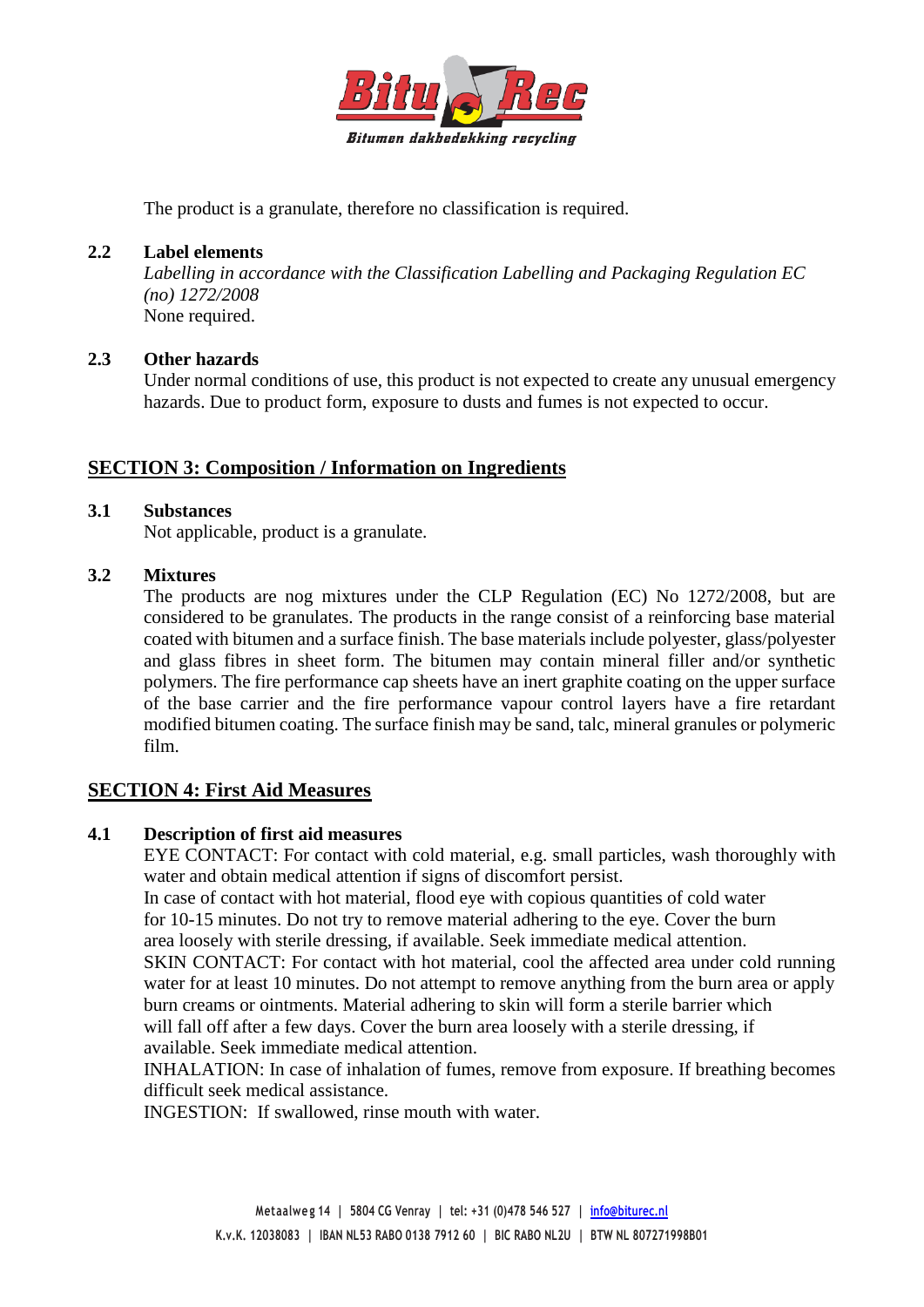

# **4.2 Most important symptoms and effects, both acute and delayed**

Eyes: Particulates produced from cutting, grinding of drilling of the product may cause mechanical irritation of the eye. Hot melt products may cause thermal burns. Skin: This product may produce skin abrasions. Mechanical rubbing may increase skin irritation. Hot melt products may cause thermal burns.

Ingestion: Not a likely route of entry.

Inhalation: Inhalation of dusts produced during cutting, grinding of sanding of this product or fumes from hot melt products may cause irritation of the mouth, hand, nose and coughing.

**4.3 Indication of any immediate medical attention and special treatments needed** Symptomatic treatment as required.

# **SECTION 5: Firefighting Measures**

### **5.1 Extinguishing media**

Use any media suitable fort he surrounding fires. Water, spray, fog, carbon dioxide (CO2), dry chemical, foam.

### **5.2 Special hazards arising from the substance of mixture**

Standard bitumen based roofing membranes are combustible and release dense black smoke when they burn. Fire performance membranes cap sheets have an inert graphite coating on the upper surface of the base carrier, which when installed produces a significant reduction in the capacity of het product to burn and reduces smoke emission in a fire situation,

# **5.3 Advice for fire fighters**

Firefighters should wear full-face, self-contained breathing apparatus and impervious protective clothing. Firefighters should avoid inhaling any combustion products. Do not release chemically contaminated water into drains, soil or surface water.

# **SECTION 6: Accidental Release Measures**

**6.1 Personal precautions, protective equipment and emergency procedures**

None usually necessary. If there are significant quantities of dust/shavings wear safety glasses with side-shields or safety goggles and gloves.

- **6.2 Environmental precautions** None usually necessary
- **6.3 Methods and materials for containment and clearing up** Sweep up or gather material and place in appropriate container for disposal.

### **6.4 References to other sections**

See sections 8 and 13 for further advice on protective clothing and disposal.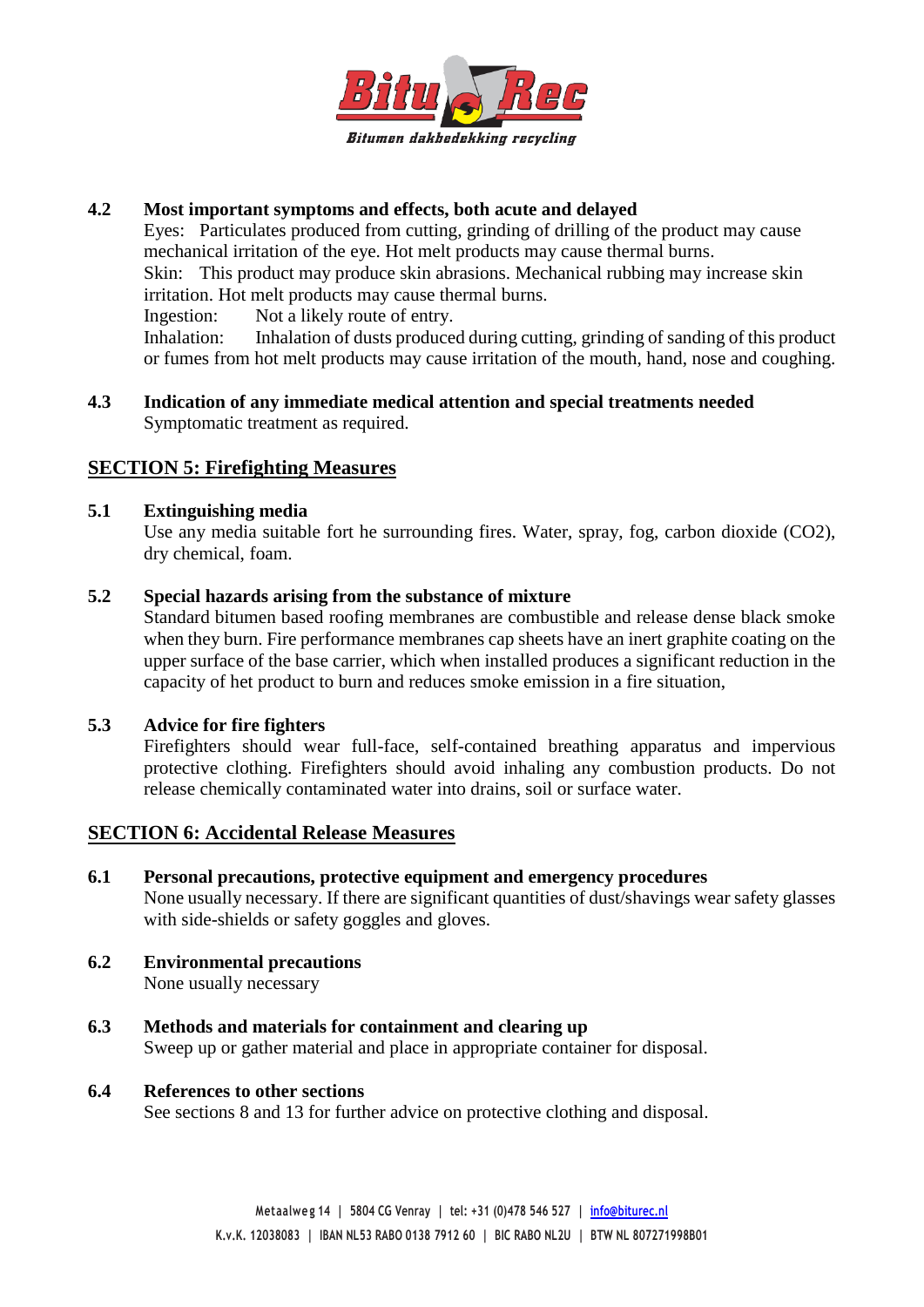

# **SECTION 7: Handling and Storage**

### **7.1 Precautions for safe handling**

Customary personal hygiene measures, such as washing hands after working with these products are recommended. If dusts or fumes of this product are generated, avoid inhalation, skin and eye contact.

### **7.2 Conditions for safe storage, including any incompatibilities**

Room temperature — normal conditions. Warehouse storage should be in accordance with package directions. Material should be kept dry.

### **7.3 Specific end uses(s)**

No special requirements.

# **SECTION 8: Exposure Controls/Personal Protection**

### **8.1 Control parameters**

No specific exposure limits available.

If process generated dusts or fumes are likely, follow workplace regulatory exposure limits for relevant hazards ( e.g. total dust, respirable dust, silica, talc, asphalt fume). See Annex 1 for further information.

### **8.2 Exposure controls**

Engineering Controls: No special protective measures are necessary for use of this product in that it is a granulate, and under normal conditions of use is not expected to release, or otherwise result in exposure to a hazardous chemical. If cutting, grinding, drilling, etc. ensure that there is adequate ventilation to keep dust levels within required limits.

### **Personal Protective Equipment:**

Eyes/Face: Where there is a risk of damage to the eyes/face from splashing of hot product or impact, wear eye/face protection to EN166

Skin: The use of heavy duty gloves to protect against skin abrasion and burns through contact with hot bitumen of flame of gas torch during installation is recommended. Respiratory: Not required under normal conditions of use. If dust of fumes are generated, wear appropriate respiratory protection.

Environmental Exposure Controls: Not usually required.

# **SECTION 9: Physical and Chemical Properties**

### **9.1 Information on basic physical and chemical properties**

| Appearance | Grey - Black toned solid material. |
|------------|------------------------------------|
| Odour      | <b>None</b>                        |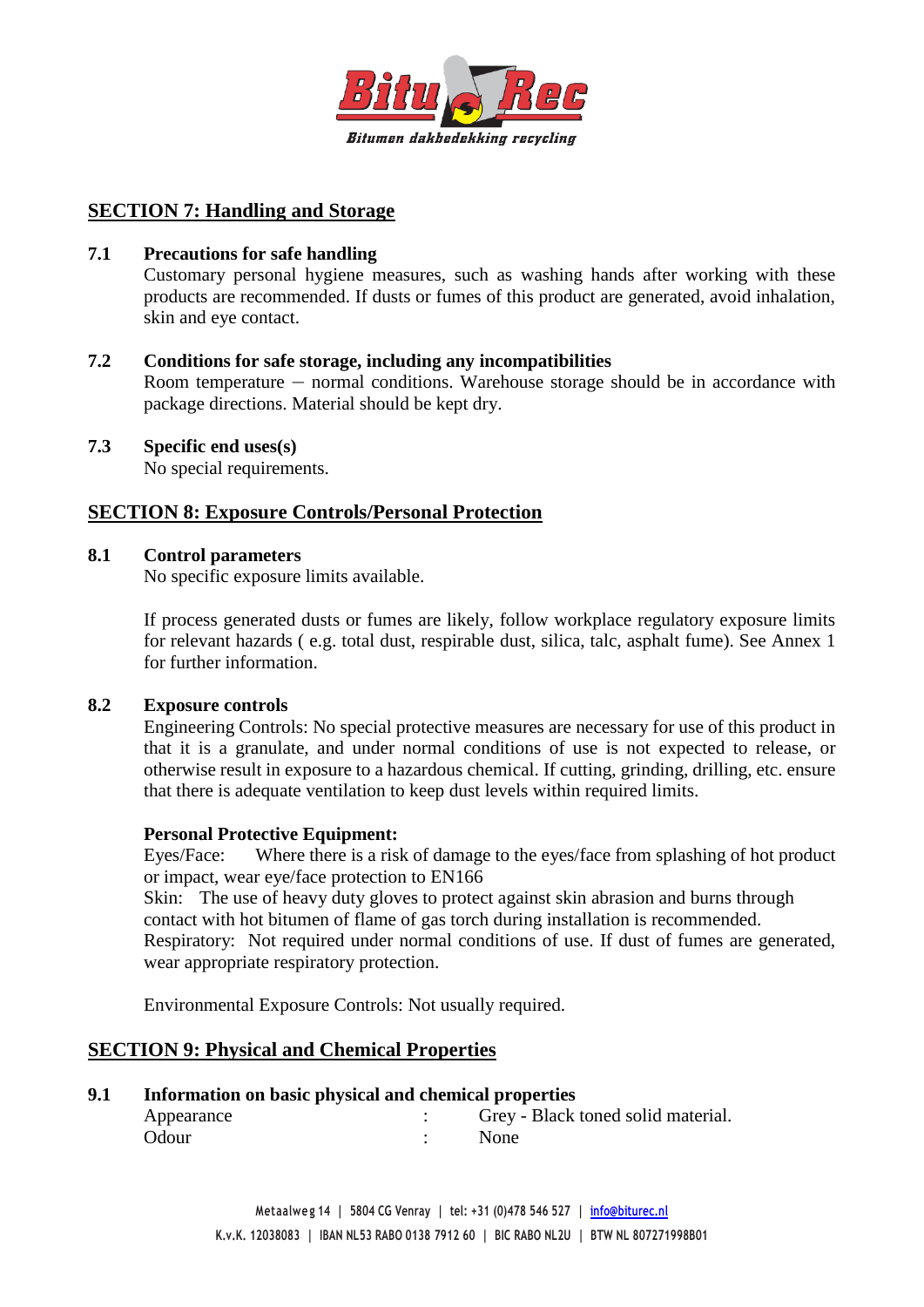

| Odour threshold                 | $\ddot{\cdot}$       | Not Applicable                             |
|---------------------------------|----------------------|--------------------------------------------|
| pH                              |                      | Not Applicable                             |
| <b>Boiling Point</b>            |                      | Not Applicable                             |
| <b>Melting Point</b>            |                      | Not Applicable                             |
| <b>Flash Point</b>              | $\ddot{\cdot}$       | Not Applicable                             |
| Evaporation rate                |                      | Not Applicable                             |
| Flammability (gas, solids)      |                      | Standard bitumen based roofing membranes   |
|                                 |                      | Granulate is combustible. Fire performance |
|                                 |                      | membranes have a significantly reduced     |
|                                 |                      | capacity to burn                           |
| Upper/lower flammability limits | $\ddot{\cdot}$       | Not applicable                             |
| <b>Vapour Pressure</b>          | $\ddot{\phantom{a}}$ | Not Applicable                             |
| <b>Vapour Density</b>           |                      | Not Applicable                             |
| <b>Specific Gravity</b>         |                      | Not Applicable                             |
| Solubility (H2O)                | ٠                    | Not solube                                 |
| Solubility in other solvents    |                      | Not Applicable                             |
| Auto Ignition Temp.             |                      | No data                                    |
| Decomposition temperature       |                      | No data                                    |
| Viscosity                       | $\ddot{\phantom{a}}$ | Not Applicable                             |
| Explosive properties            |                      | Not classified as explosive                |
| Oxidising properties            |                      | Not classified as oxidising                |
|                                 |                      |                                            |

#### **9.2 Other information**

None

# **SECTION 10: Chemical Stability and Reactivity**

#### **10.1 Reactivity**

Not considered a reactive material

### **10.2 Chemical stability**

Stable under normal conditions

### **10.3 Possibility of hazardous reactions**

None expected

### **10.4 Conditions to avoid**

None identified

### **10.6 Hazardous decomposition products**

Bitumen fumes and dense black smoke is heated tot excessive temperatures.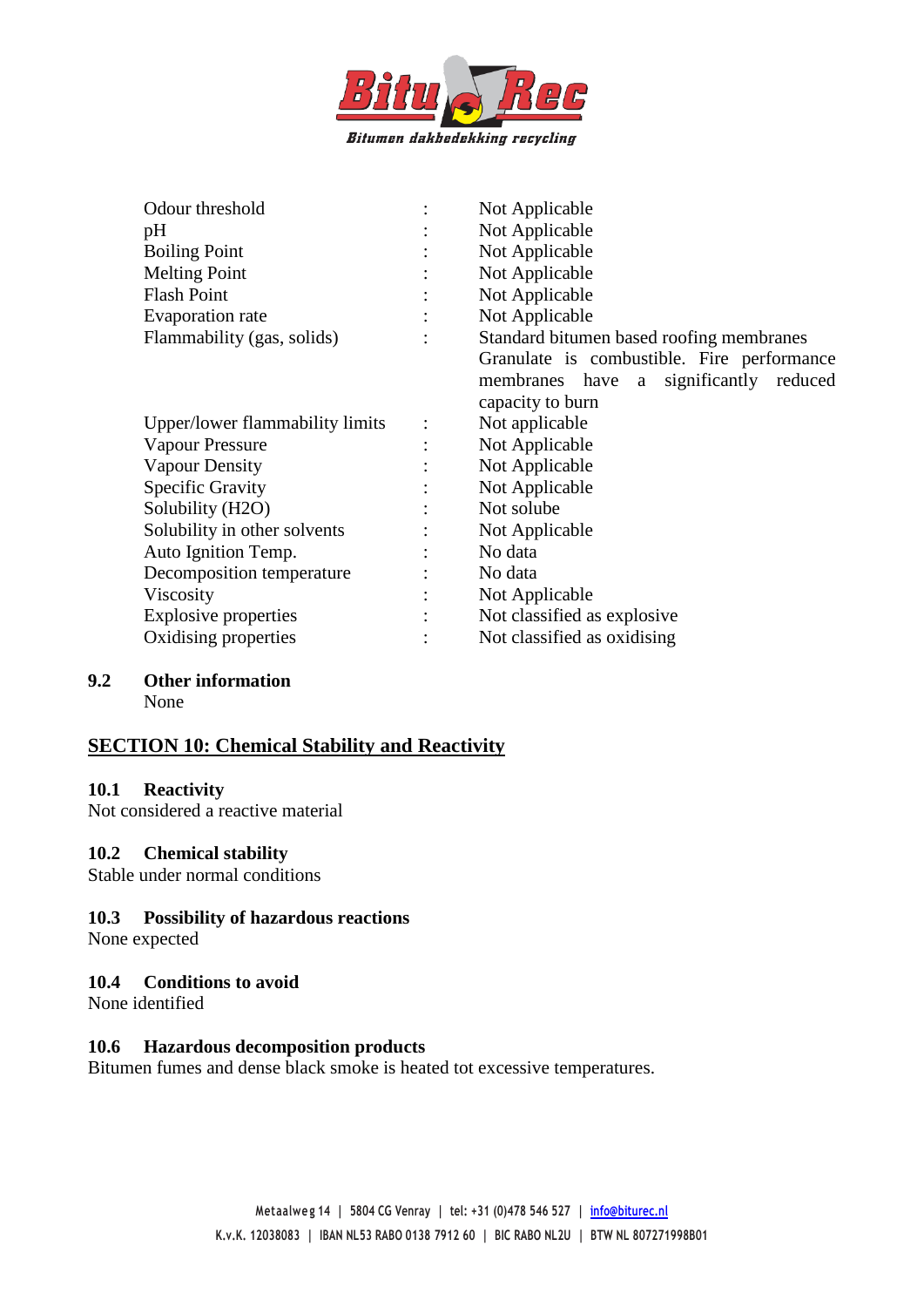

# **SECTION 11: Toxicological Information**

# **11.1 Information on toxicological effects**

This product has not been tested. Judgements on the expected toxicity of this product have been made based upon consideration of its major components.

- (a) Acute toxicity Not expected to present an cute toxicity hazard. Inhalation of fumes may result in irritation, especially if the product is overheated above recommended temperatures
- (b) Skin corrosion/irritation Mechanical abrasion may occur in contact with skin. Thermal burns when handled at elevated temperatures
- (c) Serious eye damage/irritation Not expected to present a hazard to the eyes. Mechanical irritation may occur in contact with particles. Thermal burns when handled at elevated temperatures.
- (d) Respiratory/skin sensitisation Not considered to be a skin or respiratory sensitiser
- (e) Germ cell mutagenicity Contains no components known to be mutagenic
- (f) Carcinogenicity Bitumen may contain substances including polyromantic hydrocarbons (PAHs), some types of which have been associated with cancer. However, long-term studies of bitumen and asphalt workers have not demonstrated any increased cancer risk from the use of these products, and bitumen has been classified by IARC as Group 3, Not classifiable as to its carcinogenicity to humans
- (g) Reproductive toxicity Contains no components known to be hazardous to reproduction
- (h) STOT-single exposure For Torch-on grades, inhalation of fume may result in irritation, especially if the product is overheated above recommended temperatures
- (i) STOT-repeated exposure No chronic health effects are expected from the normal use of this product
- (j) Aspiration hazard Not relevant

# **SECTION 12: Ecological Information**

This product has not been tested. Judgements on the expected toxicity of this product have been made based upon consideration of its major components.

# **12.1 Toxicity**

Not expected to be toxic to the environment

# **12.2 Persistence and degradability**

Not expected to be biodegradable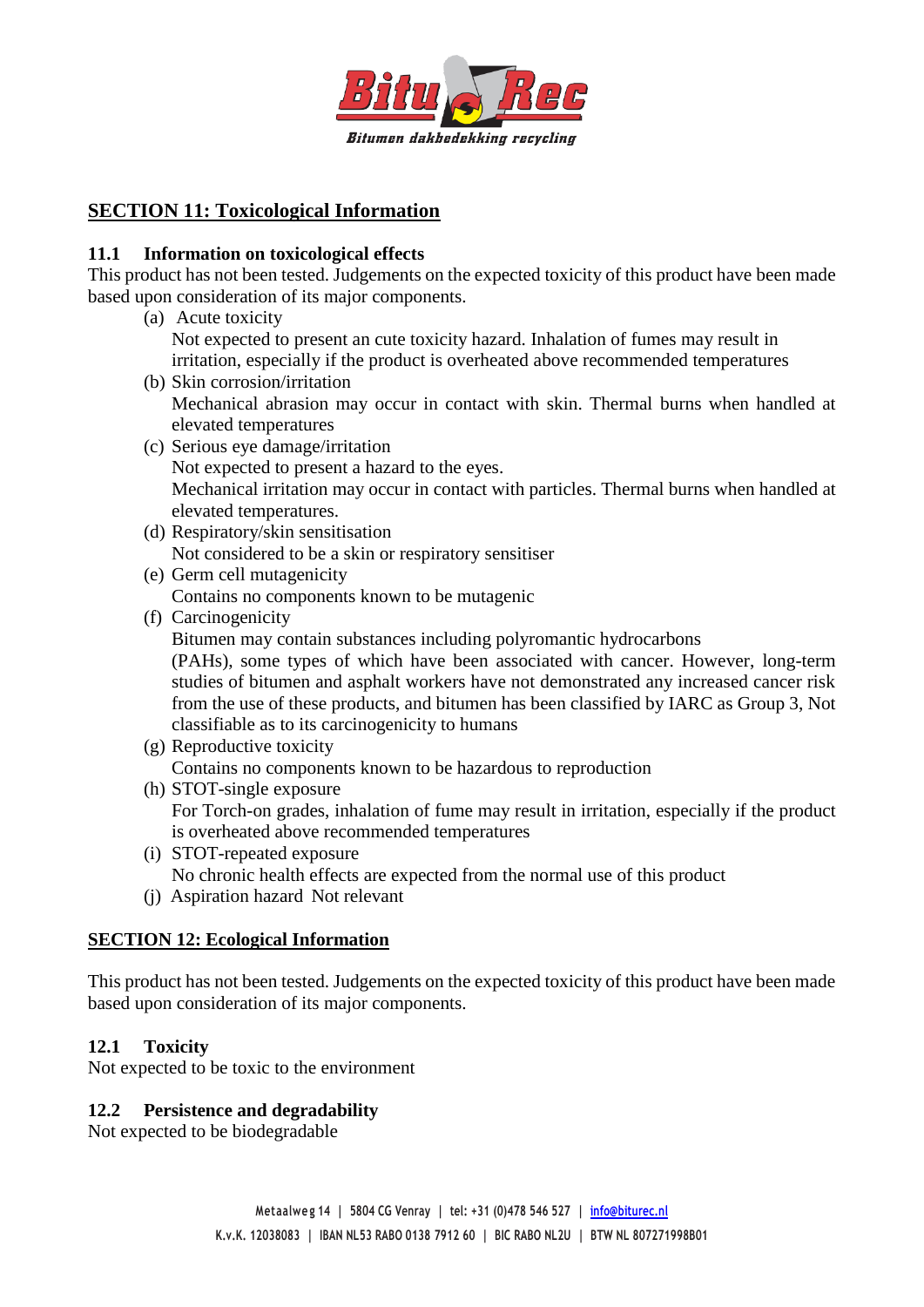

### **12.3 Bio accumulative potential**

Not expected to bio accumulate

### **12.4 Mobility in soil**

Not expected to be mobile in the environment

# **12.5 Results of PBT and vPvB assessment**

Not applicable

# **12.6 Other adverse effects**

None known

# **SECTION 13: Disposal Considerations**

# **13.1 Waste treatment methods**

Dispose of in accordance with local regulations

# **SECTION 14: Transport Information**

Not considered to be dangerous goods for transport

# **SECTION 15: Regulatory Information**

# **15.1 Safety, health and environmental regulations/legislation specific for the substance or mixture**

All components are listed as existing substances in Europe

# **15.2 Chemical Safety Assessment**

A Chemical Safety Assessment has not been carried out for this product

# **SECTION 16: Other Information**

### **Other information:**

This safety data sheet is prepared in accordance with the formatting subscribed in Commission Regulation (EU) NO 453/2010

# **List of Abbreviations used in this SDS:**

| <b>CAS</b>   | <b>Chemical Abstracts Service</b>                                                    |
|--------------|--------------------------------------------------------------------------------------|
| <b>CLP</b>   | Classification, Labelling and Packaging Regulation (EC) no 1272/2008                 |
| <b>DSD</b>   | Dangerous Substances Directive 67/548/EEC                                            |
| <b>DPD</b>   | Dangerous Preparations Directive 1999/45/EC                                          |
| EC           | European Community/Commission                                                        |
| <b>PBT</b>   | Persistent, Bio accumulative and Toxic                                               |
| <b>REACH</b> | Registration, Evaluation, Authorisation and Restriction of Chemicals Regulation (EC) |